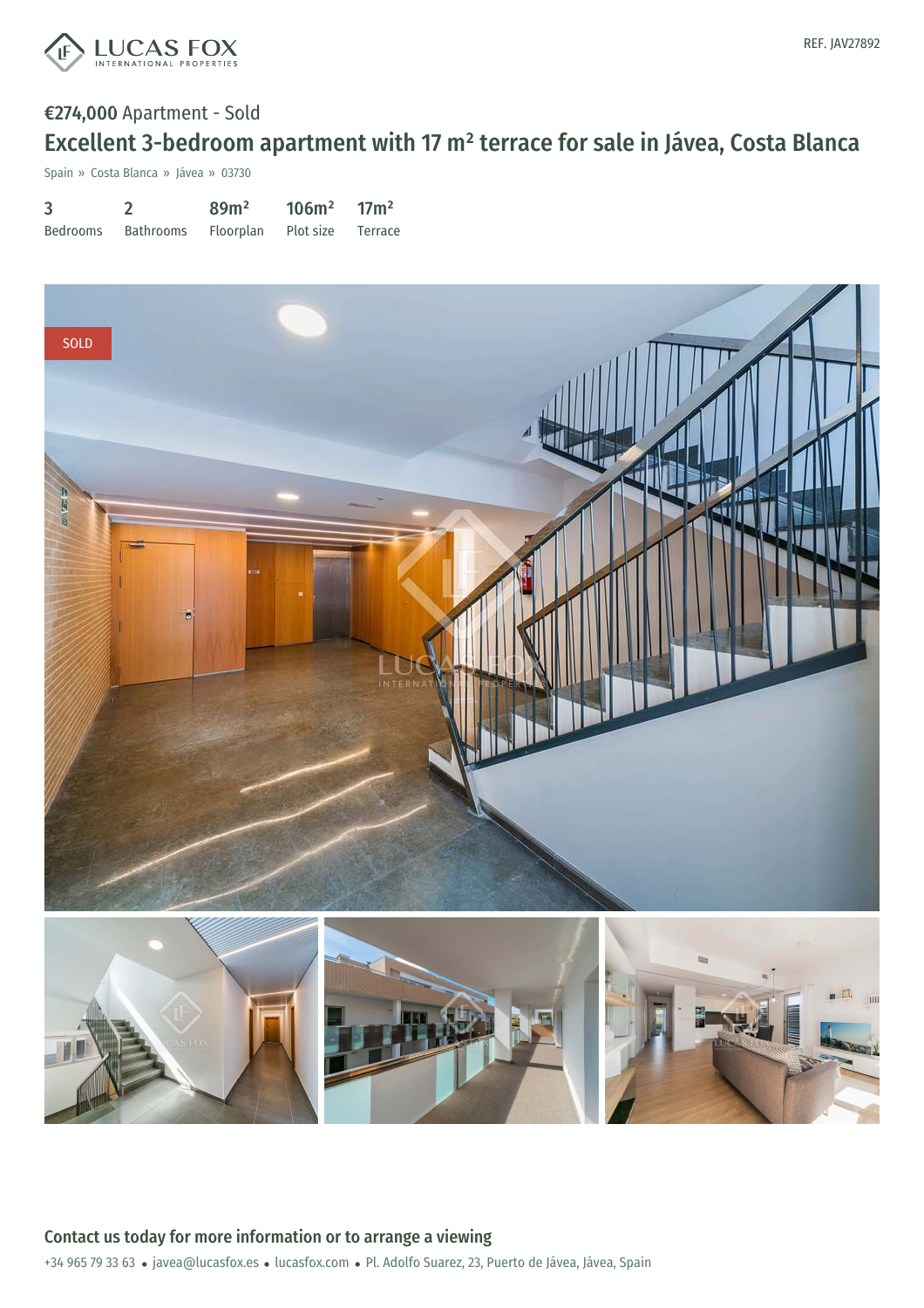

# €274,000 Apartment - Sold Excellent 3-bedroom apartment with 17 m² terrace for sale in Jávea, Costa Blanca

Spain » Costa Blanca » Jávea » 03730

| 3        |           | 89 <sup>m²</sup> | 106m <sup>2</sup> | 17 <sup>2</sup> |
|----------|-----------|------------------|-------------------|-----------------|
| Bedrooms | Bathrooms | Floorplan        | Plot size         | Terrace         |

#### OVERVIEW

### First floor new build apartment in Javea

First floor apartment for sale, completed in 2021.

The apartment comprises: 2 bedrooms, 2 bathrooms, living room, dining room, open plan modern kitchen, office and large private terrace.

It is located in a privileged environment next to Av. de Palmela, direct connections to the beach and very close to the historic town centre where you have all the services you need.

It has several aspects, so you can enjoy waking up with the sunlight of sunrise or enjoy a good book during the sunset, and all with private parking space, storage room, communal pool and garden areas.



[lucasfox.com/go/jav27892](https://www.lucasfox.com/go/jav27892)

Swimming pool, Terrace, Lift, Air conditioning, Double glazing, Equipped Kitchen, New build